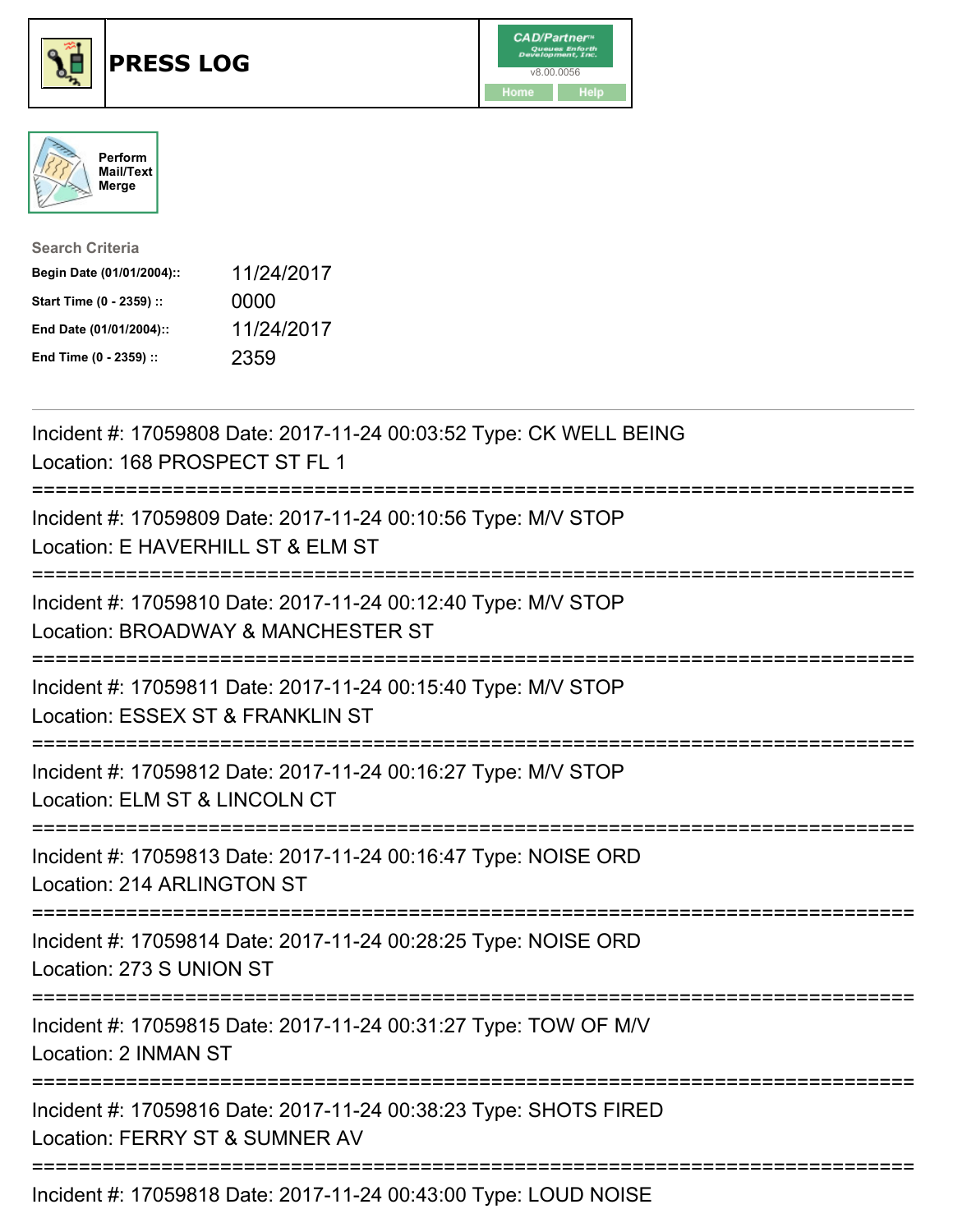| Location: 323 SALEM ST                                                                                                         |
|--------------------------------------------------------------------------------------------------------------------------------|
| Incident #: 17059817 Date: 2017-11-24 00:43:01 Type: NOISE ORD<br>Location: 417 HIGH ST FL 1                                   |
| Incident #: 17059819 Date: 2017-11-24 00:45:53 Type: LOUD NOISE<br>Location: 52 NEWBURY ST FL 1<br>:========================== |
| Incident #: 17059820 Date: 2017-11-24 00:47:00 Type: DK (DRUNK)<br>Location: 314 LOWELL ST FL 2                                |
| Incident #: 17059821 Date: 2017-11-24 00:53:42 Type: SUS PERS/MV<br>Location: 40 PERRY AV                                      |
| Incident #: 17059822 Date: 2017-11-24 00:55:45 Type: DOMESTIC/PROG<br>Location: 26 BEACON AV                                   |
| Incident #: 17059823 Date: 2017-11-24 01:02:45 Type: MAN DOWN<br>Location: HAVERHILL ST & LAWRENCE ST                          |
| :=================<br>Incident #: 17059824 Date: 2017-11-24 01:15:40 Type: SHOTS FIRED<br><b>Location: TOBEY ST</b>            |
| Incident #: 17059825 Date: 2017-11-24 01:19:03 Type: NOISE ORD<br>Location: HAMILTON ST & E HAVERHILL                          |
| Incident #: 17059826 Date: 2017-11-24 01:20:30 Type: FIGHT<br>Location: MONMOUTH                                               |
| Incident #: 17059827 Date: 2017-11-24 01:24:21 Type: ASSSIT AMBULANC<br>Location: 16 MONTGOMERY ST #1 FL 1                     |
| Incident #: 17059828 Date: 2017-11-24 01:27:19 Type: NOISE ORD<br>Location: 4 INMAN ST #3 FL 1                                 |
| Incident #: 17059829 Date: 2017-11-24 01:29:00 Type: NOISE ORD<br>Location: 323 SALEM ST FL 2                                  |
| ----------------<br>Incident #: 17059830 Date: 2017-11-24 01:31:07 Type: M/V STOP<br>Location: FRANKLIN ST & HAVERHILL ST      |
| Incident #: 17059831 Date: 2017-11-24 01:35:43 Type: FIGHT                                                                     |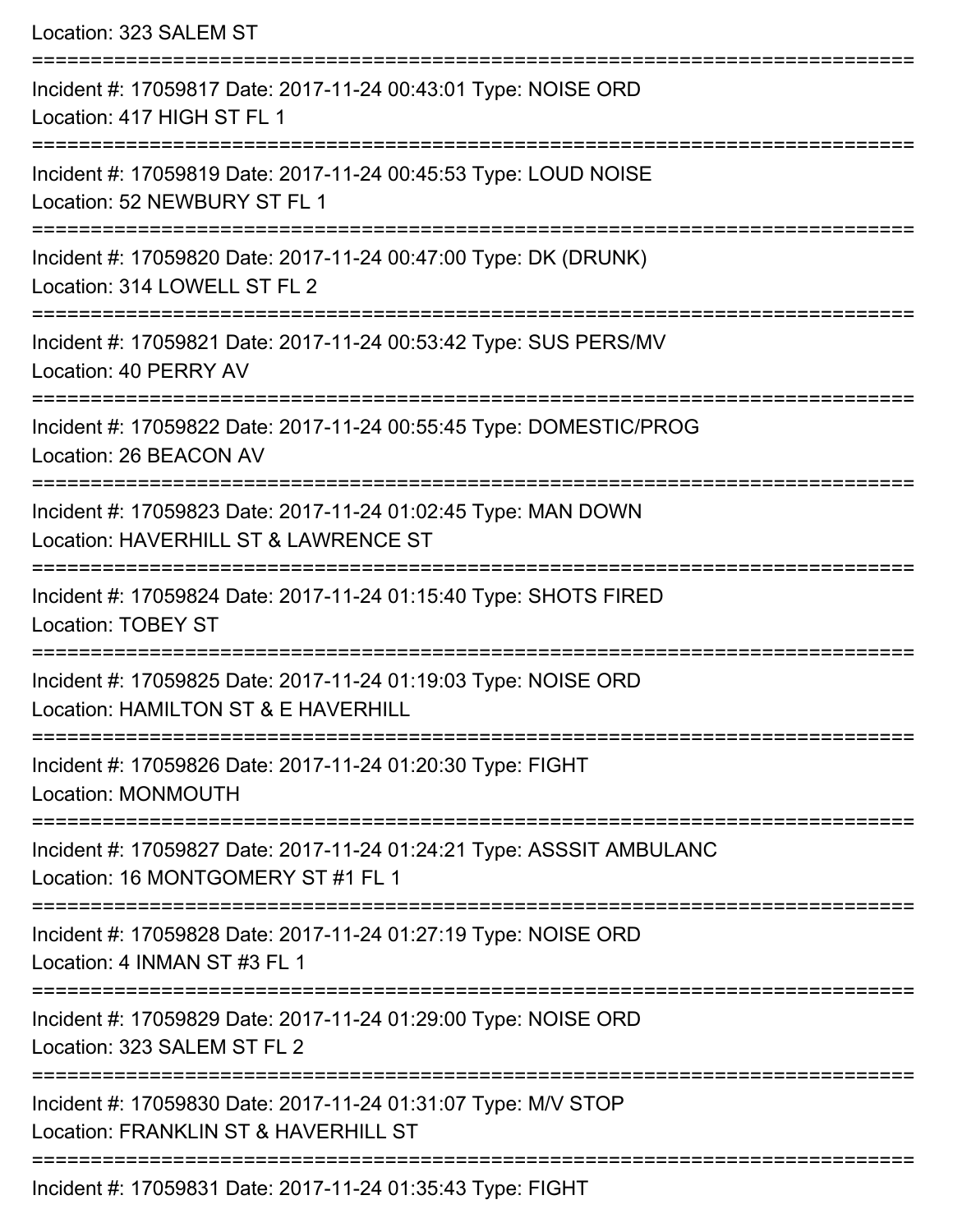| Incident #: 17059832 Date: 2017-11-24 01:38:45 Type: TOW OF M/V<br>Location: 2 INMAN ST                                     |
|-----------------------------------------------------------------------------------------------------------------------------|
| Incident #: 17059833 Date: 2017-11-24 01:42:39 Type: DOMESTIC/PROG<br>Location: 133 GARDEN ST                               |
| Incident #: 17059834 Date: 2017-11-24 01:46:53 Type: A&B PAST<br>Location: 228 BAILEY ST                                    |
| Incident #: 17059836 Date: 2017-11-24 01:49:43 Type: DOMESTIC/PAST<br>Location: 21 BELLEVUE ST #LEFT FL 1                   |
| Incident #: 17059835 Date: 2017-11-24 01:50:26 Type: NOISE ORD<br>Location: 59 WEARE ST<br>:=============================== |
| Incident #: 17059837 Date: 2017-11-24 02:01:31 Type: LOUD NOISE<br>Location: 311 WATER ST                                   |
| Incident #: 17059838 Date: 2017-11-24 02:16:23 Type: NOISE ORD<br>Location: 273 S UNION ST                                  |
| Incident #: 17059839 Date: 2017-11-24 02:24:13 Type: M/V STOP<br>Location: BROADWAY & METHUEN ST                            |
| Incident #: 17059840 Date: 2017-11-24 02:26:40 Type: M/V STOP<br>Location: BRUCE ST & JACKSON ST                            |
| Incident #: 17059841 Date: 2017-11-24 02:33:25 Type: M/V STOP<br>Location: JAMAICA ST & S UNION ST                          |
| Incident #: 17059842 Date: 2017-11-24 02:36:18 Type: M/V STOP<br>Location: BROADWAY & LOWELL ST                             |
| Incident #: 17059843 Date: 2017-11-24 02:47:41 Type: M/V STOP<br>Location: FRANKLIN ST & HAVERHILL ST                       |
| Incident #: 17059844 Date: 2017-11-24 02:51:57 Type: EXTRA SURVEIL<br>Location: 439 S UNION ST                              |
| Incident #: 17059845 Date: 2017-11-24 02:52:52 Type: DOMESTIC/PROG                                                          |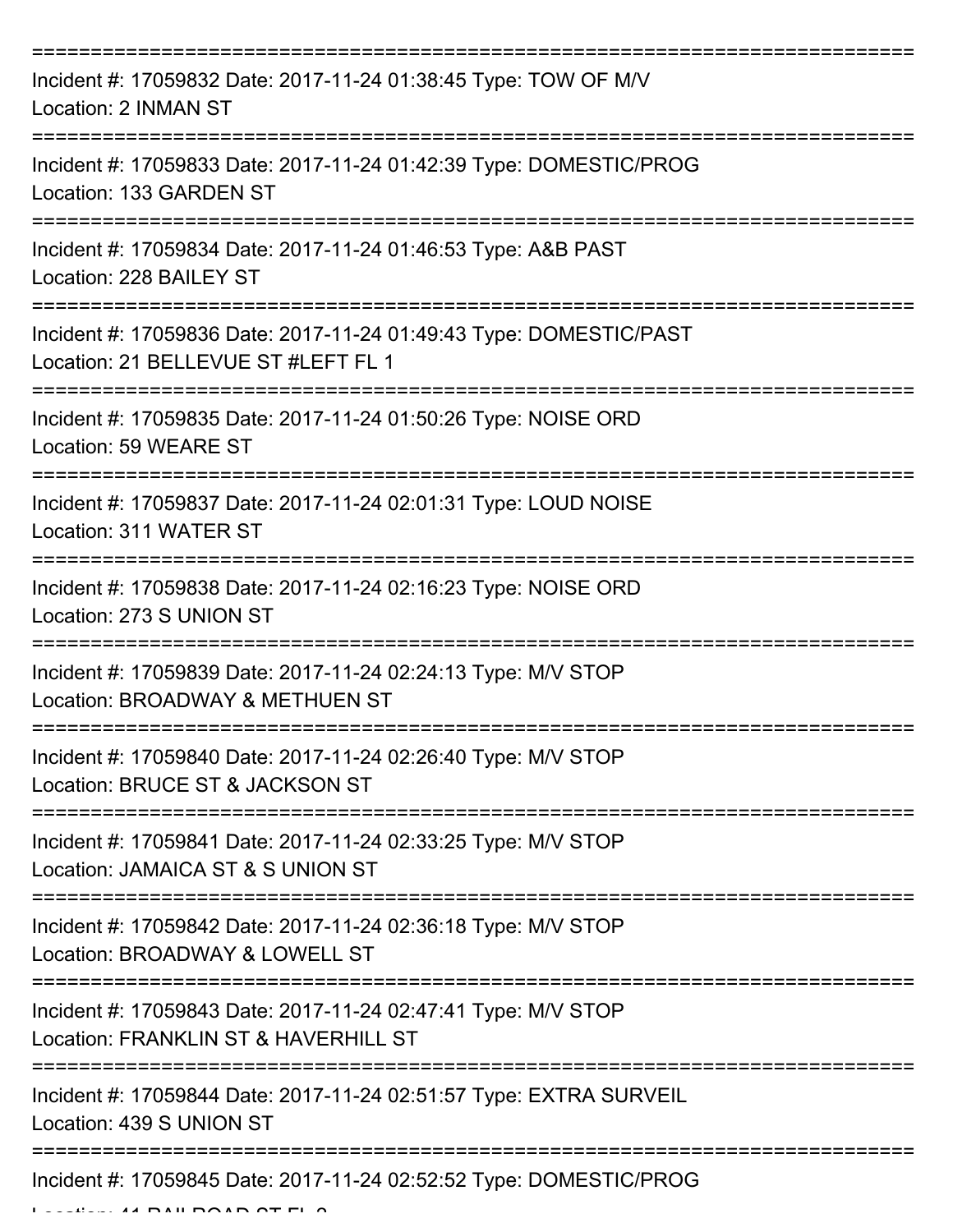| Incident #: 17059846 Date: 2017-11-24 03:06:27 Type: EXTRA SURVEIL<br>Location: 435 WINTHROPE AV          |
|-----------------------------------------------------------------------------------------------------------|
| Incident #: 17059847 Date: 2017-11-24 03:14:06 Type: NOISE ORD<br>Location: 4 INMAN ST #3 FL 1            |
| Incident #: 17059848 Date: 2017-11-24 03:17:42 Type: DOMESTIC/PROG<br>Location: 17 N PARISH RD            |
| Incident #: 17059849 Date: 2017-11-24 03:23:30 Type: AUTO ACC/PI<br>Location: HAMPSHIRE ST & HAVERHILL ST |
| Incident #: 17059850 Date: 2017-11-24 03:28:50 Type: INVEST CONT<br>Location: 137 GARDEN ST FL 1          |
| Incident #: 17059851 Date: 2017-11-24 03:44:04 Type: M/V STOP<br>Location: EVERETT ST & SANBORN ST        |
| Incident #: 17059852 Date: 2017-11-24 03:44:37 Type: M/V STOP<br>Location: S BROADWAY & SHATTUCK ST       |
| Incident #: 17059853 Date: 2017-11-24 03:50:40 Type: FIGHT<br>Location: CAMELLA TEOLI WY & JACKSON ST     |
| Incident #: 17059854 Date: 2017-11-24 04:05:48 Type: M/V STOP<br>Location: HAMPSHIRE ST & LOWELL ST       |
| Incident #: 17059855 Date: 2017-11-24 04:38:52 Type: UNKNOWN PROB<br>Location: 66 JUNIPER ST FL 1         |
| Incident #: 17059856 Date: 2017-11-24 05:47:59 Type: DISTURBANCE<br>Location: 34 WHITMAN ST               |
| Incident #: 17059857 Date: 2017-11-24 06:16:53 Type: AUTO ACC/UNK PI<br>Location: 7 DAISY ST              |
| Incident #: 17059858 Date: 2017-11-24 07:01:19 Type: PARK & WALK<br>Location: 205 BROADWAY                |
| Incident #: 17059859 Date: 2017-11-24 07:28:00 Type: M/V STOP                                             |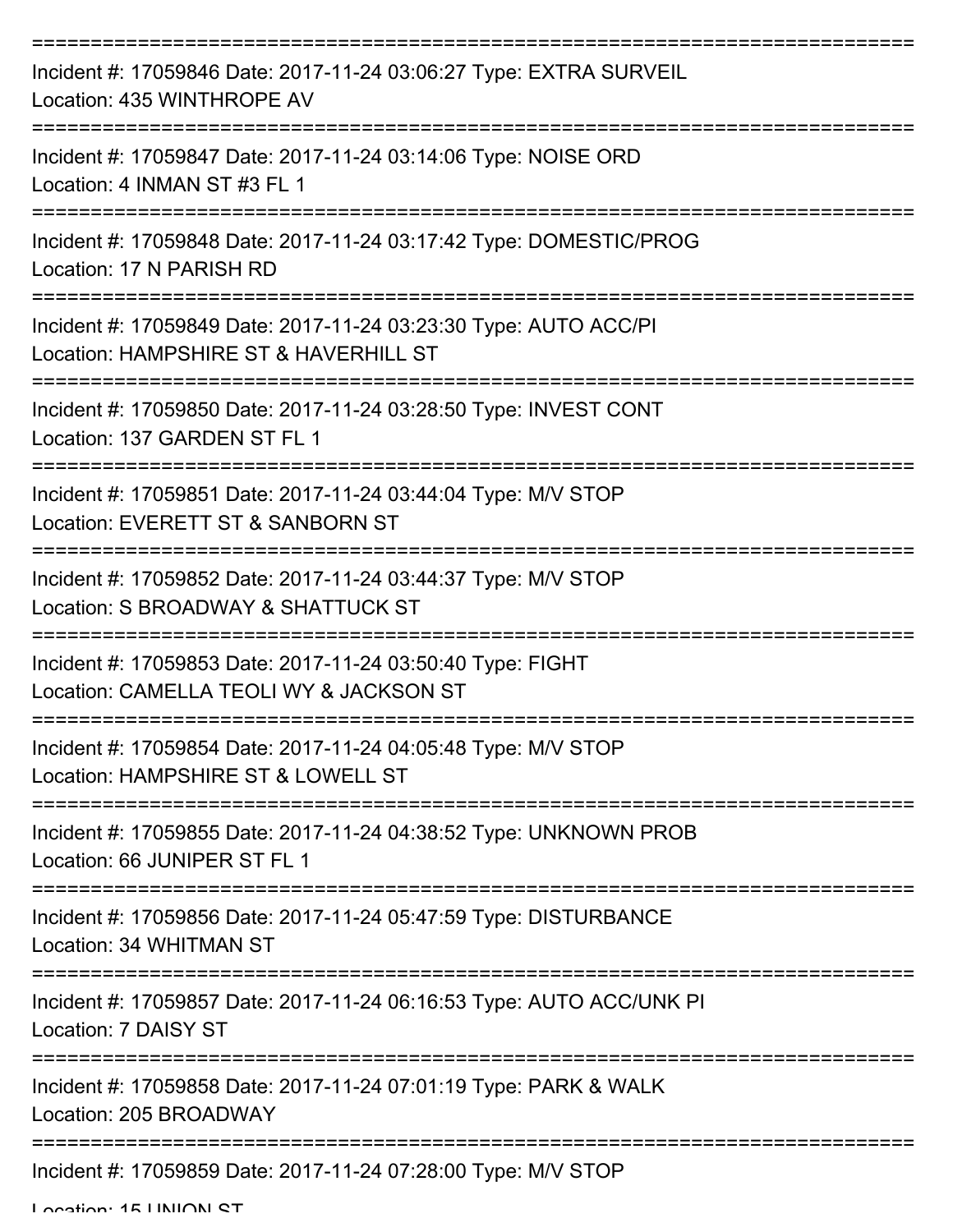| Incident #: 17059860 Date: 2017-11-24 07:38:50 Type: DISTURBANCE<br>Location: 50 ISLAND ST #306 FL 3                 |
|----------------------------------------------------------------------------------------------------------------------|
| Incident #: 17059861 Date: 2017-11-24 07:55:38 Type: CK WELL BEING<br>Location: SUBWAY / 160 WINTHROP AV             |
| Incident #: 17059862 Date: 2017-11-24 07:58:28 Type: M/V STOP<br>Location: MERRIMACK ST & S UNION ST                 |
| Incident #: 17059863 Date: 2017-11-24 08:03:51 Type: M/V STOP<br>Location: HAMPSHIRE ST & LOWELL ST                  |
| Incident #: 17059864 Date: 2017-11-24 08:55:16 Type: MV/BLOCKING<br>Location: 117 BERKELEY ST                        |
| Incident #: 17059865 Date: 2017-11-24 09:29:17 Type: MEDIC SUPPORT<br>Location: 153 BEACON AV #16                    |
| Incident #: 17059866 Date: 2017-11-24 09:33:10 Type: INVEST CONT<br>Location: LAWRENCE ST & PARK ST                  |
| Incident #: 17059867 Date: 2017-11-24 09:34:55 Type: INVESTIGATION<br>Location: 90 LOWELL ST                         |
| Incident #: 17059868 Date: 2017-11-24 09:45:10 Type: SUS PERS/MV<br>Location: 50 BROADWAY                            |
| Incident #: 17059869 Date: 2017-11-24 09:48:23 Type: SEX OFFENDER<br>Location: 154 SARATOGA ST                       |
| Incident #: 17059870 Date: 2017-11-24 09:53:33 Type: INVESTIGATION<br>Location: 136 NEWBURY ST                       |
| Incident #: 17059871 Date: 2017-11-24 09:57:22 Type: LARCENY/PAST<br>Location: WOOD MILL NURSING HOME / 800 ESSEX ST |
| Incident #: 17059872 Date: 2017-11-24 09:59:07 Type: M/V STOP<br>Location: ERVING AV & LAWRENCE ST                   |
| Incident #: 17059873 Date: 2017-11-24 09:59:36 Type: 209A/SERVE                                                      |

Location: 16 SARGENT ST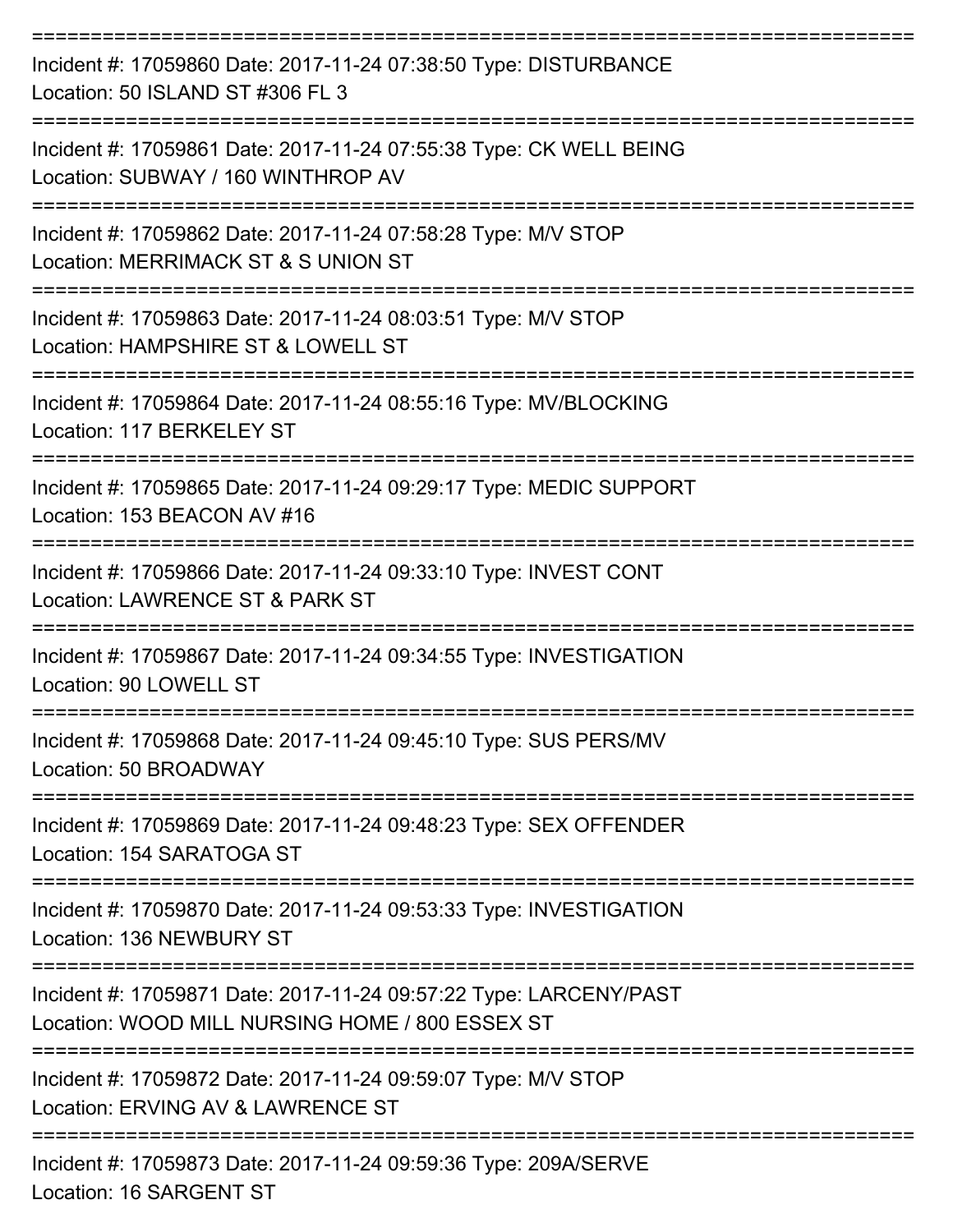| Incident #: 17059874 Date: 2017-11-24 10:04:17 Type: 209A/SERVE<br>Location: 256 E HAVERHILL ST                                                                                               |
|-----------------------------------------------------------------------------------------------------------------------------------------------------------------------------------------------|
| ======================================<br>------------------------<br>Incident #: 17059875 Date: 2017-11-24 10:07:38 Type: LIC PLATE STO<br>Location: 883 ESSEX ST<br>----------------------- |
| Incident #: 17059876 Date: 2017-11-24 10:08:10 Type: ALARM/BURG<br>Location: ST JOSEPH'S RECTORY / 241 HAMPSHIRE ST                                                                           |
| Incident #: 17059877 Date: 2017-11-24 10:08:24 Type: SUS PERS/MV<br>Location: 65 UNION ST                                                                                                     |
| Incident #: 17059878 Date: 2017-11-24 10:11:00 Type: SEX OFFENDER<br>Location: 90 LOWELL ST                                                                                                   |
| Incident #: 17059879 Date: 2017-11-24 10:11:56 Type: 209A/SERVE<br>Location: 353 JACKSON ST                                                                                                   |
| Incident #: 17059880 Date: 2017-11-24 10:13:06 Type: LOST PROPERTY<br>Location: 18 FRANKLIN ST #B508                                                                                          |
| Incident #: 17059881 Date: 2017-11-24 10:15:31 Type: M/V STOP<br>Location: COMMON ST & FRANKLIN ST                                                                                            |
| Incident #: 17059882 Date: 2017-11-24 10:20:27 Type: 209A/SERVE<br>Location: 19 WINTER ST                                                                                                     |
| Incident #: 17059884 Date: 2017-11-24 10:26:56 Type: M/V STOP<br>Location: HAVERHILL ST & NEWBURY ST                                                                                          |
| Incident #: 17059883 Date: 2017-11-24 10:28:46 Type: M/V STOP<br>Location: 50 SALEM ST                                                                                                        |
| Incident #: 17059885 Date: 2017-11-24 10:28:50 Type: KEEP PEACE<br>Location: 3 WOODLAND ST #3                                                                                                 |
| Incident #: 17059886 Date: 2017-11-24 10:30:10 Type: 209A/SERVE<br>Location: 133 BAILEY ST                                                                                                    |
| Incident #: 17059887 Date: 2017-11-24 10:32:40 Type: ANIMAL COMPL<br>Location: 188 HIGH ST                                                                                                    |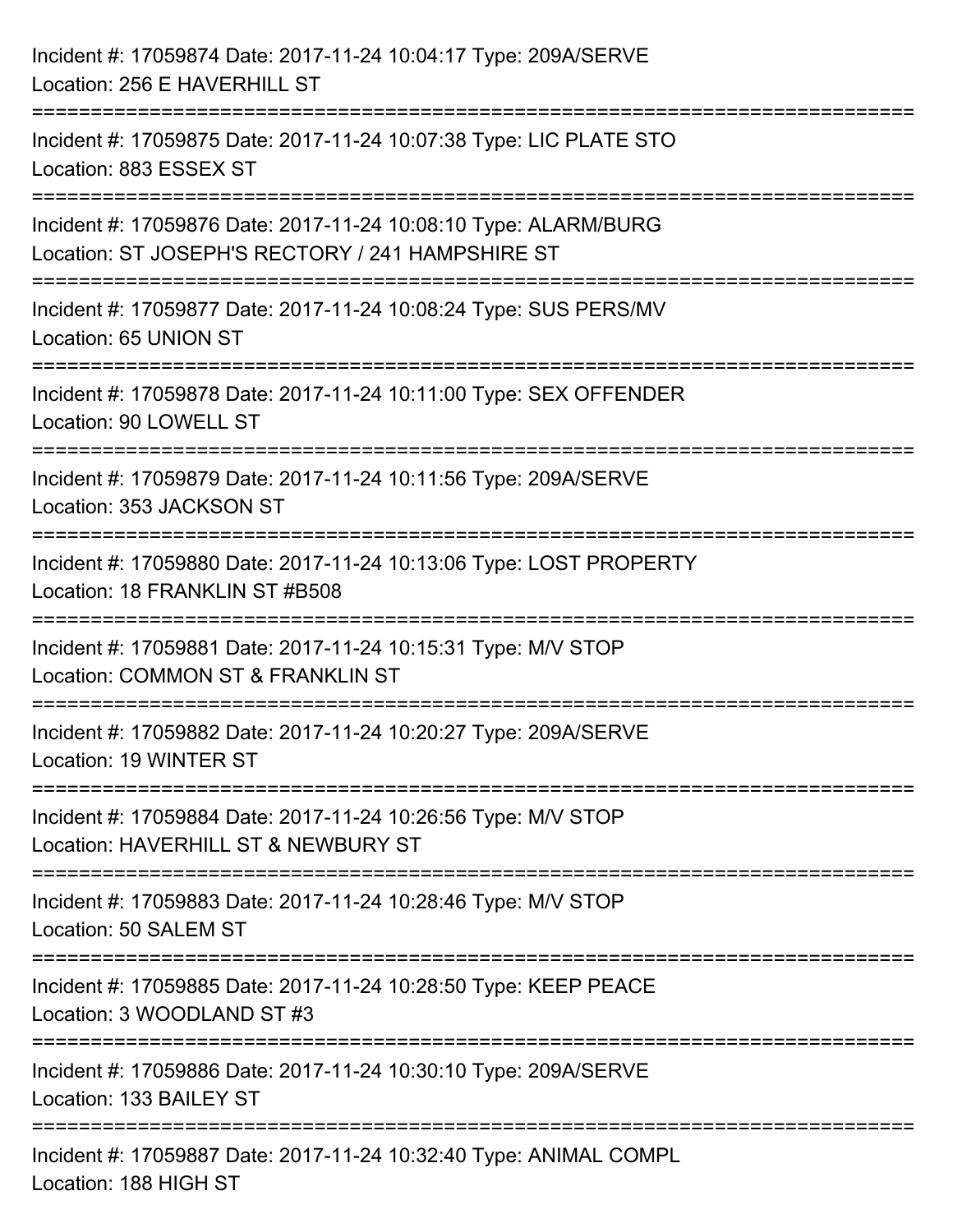| Incident #: 17059888 Date: 2017-11-24 10:33:28 Type: M/V STOP<br>Location: CAMBRIDGE ST & S UNION ST            |
|-----------------------------------------------------------------------------------------------------------------|
| Incident #: 17059889 Date: 2017-11-24 10:38:41 Type: 209A/SERVE<br>Location: 209 CRAWFORD ST                    |
| Incident #: 17059890 Date: 2017-11-24 10:40:00 Type: ABAND MV<br>Location: HAFFNER'S GAS STATION / 69 PARKER ST |
| Incident #: 17059891 Date: 2017-11-24 10:45:22 Type: 911 HANG UP<br>Location: 5 JACKSON CT                      |
| Incident #: 17059892 Date: 2017-11-24 10:45:24 Type: SEX OFFENDER<br>Location: 53 BRADFORD ST #14               |
| Incident #: 17059893 Date: 2017-11-24 10:46:35 Type: TOW OF M/V<br>Location: 4 UNION ST                         |
| Incident #: 17059894 Date: 2017-11-24 10:50:53 Type: ALARM/BURG<br>Location: GANGI RESD / 181 FERRY ST          |
| Incident #: 17059896 Date: 2017-11-24 10:54:31 Type: 209A/SERVE<br>Location: 6 OAKLAND RD                       |
| Incident #: 17059895 Date: 2017-11-24 10:56:06 Type: MV/BLOCKING<br>Location: 25 MILTON ST                      |
| Incident #: 17059897 Date: 2017-11-24 11:21:54 Type: ANIMAL COMPL<br>Location: 159 HIGH ST                      |
| Incident #: 17059898 Date: 2017-11-24 11:29:38 Type: AUTO ACC/UNK PI<br>Location: 55 SPRUCE ST                  |
| Incident #: 17059899 Date: 2017-11-24 11:30:42 Type: GENERAL SERV<br>Location: 6 BERKELEY ST                    |
| Incident #: 17059900 Date: 2017-11-24 11:33:42 Type: THREATS<br>Location: 6 BUNKERHILL ST FL 3RD FL             |
| Incident #: 17059901 Date: 2017-11-24 11:41:33 Type: NOTIFICATION<br>Location: 22 SHAWMUT ST                    |

===========================================================================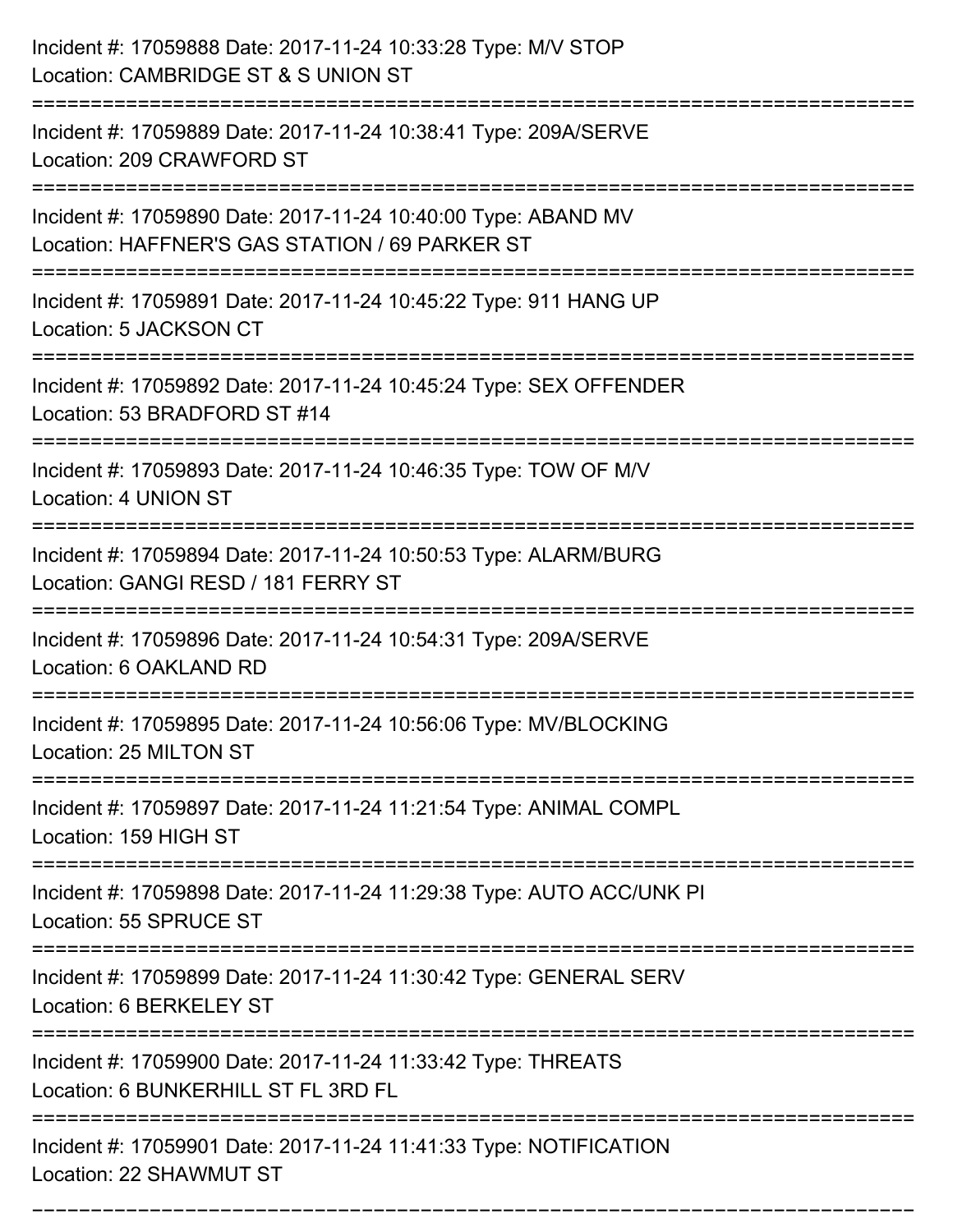| Incident #: 17059902 Date: 2017-11-24 12:02:30 Type: M/V STOP<br>Location: 41 BERKELEY ST            |
|------------------------------------------------------------------------------------------------------|
| Incident #: 17059903 Date: 2017-11-24 12:05:20 Type: PARK & WALK<br>Location: BRADFORD ST & BROADWAY |
| Incident #: 17059904 Date: 2017-11-24 12:08:04 Type: WARRANT SERVE<br>Location: 29 JOSEPHINE AV      |
| Incident #: 17059905 Date: 2017-11-24 12:35:28 Type: A&B PAST<br>Location: 126 FRANKLIN ST           |
| Incident #: 17059906 Date: 2017-11-24 12:42:11 Type: M/V STOP<br>Location: 101 HIGH ST               |
| Incident #: 17059907 Date: 2017-11-24 12:45:05 Type: INVESTIGATION<br>Location: 4 UNION ST           |
| Incident #: 17059908 Date: 2017-11-24 13:07:10 Type: PARK & WALK<br><b>Location: SHAWSHEEN RD</b>    |
| Incident #: 17059910 Date: 2017-11-24 13:15:52 Type: WARRANT SERVE<br>Location: 59 TREMONT ST        |
| Incident #: 17059909 Date: 2017-11-24 13:16:08 Type: M/V STOP<br>Location: AVON ST & E HAVERHILL ST  |
| Incident #: 17059911 Date: 2017-11-24 13:33:26 Type: M/V STOP<br>Location: 6FN631 / 106 SALEM ST     |
| Incident #: 17059912 Date: 2017-11-24 13:34:58 Type: SUS PERS/MV<br>Location: MARBLE AV & WATER ST   |
| Incident #: 17059913 Date: 2017-11-24 13:37:51 Type: ALARM/BURG<br>Location: 19 DUNSTABLE ST         |
| Incident #: 17059914 Date: 2017-11-24 13:39:16 Type: DOMESTIC/PROG<br>Location: 154 SARATOGA ST      |
| Incident #: 17059915 Date: 2017-11-24 13:47:22 Type: M/V STOP<br>Location: 40 WINTHROP AV            |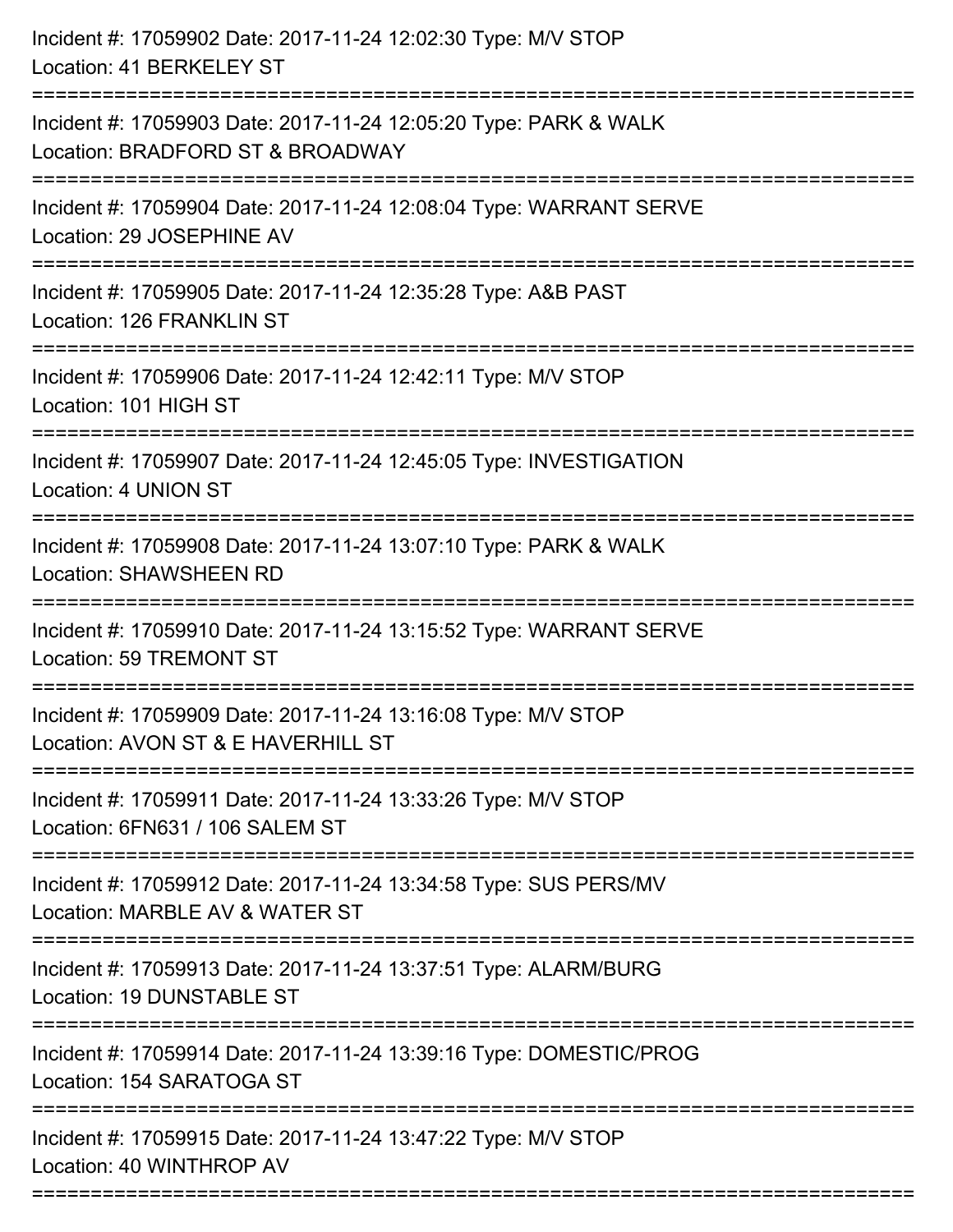| Location: ANDOVER ST & WINTHROP AV                                                                  |
|-----------------------------------------------------------------------------------------------------|
| Incident #: 17059917 Date: 2017-11-24 13:56:42 Type: SUS PERS/MV<br>Location: 40 WOODLAND ST        |
| Incident #: 17059918 Date: 2017-11-24 14:00:57 Type: CK WELL BEING<br>Location: 527 HAVERHILL ST    |
| Incident #: 17059919 Date: 2017-11-24 14:19:38 Type: STOL/MV/PAS<br>Location: 145 MARSTON ST        |
| Incident #: 17059920 Date: 2017-11-24 14:45:59 Type: M/V STOP<br>Location: 40 WINTHROP AV           |
| Incident #: 17059921 Date: 2017-11-24 14:47:46 Type: M/V STOP<br>Location: MANCHESTER ST & WEST ST  |
| Incident #: 17059922 Date: 2017-11-24 14:55:22 Type: LOST PROPERTY<br>Location: 312 WATER ST #37    |
| Incident #: 17059923 Date: 2017-11-24 14:58:53 Type: ASSSIT OTHER PD<br>Location: 57 CHASE          |
| Incident #: 17059924 Date: 2017-11-24 15:07:18 Type: M/V STOP<br>Location: S UNION ST & WINTHROP AV |
| Incident #: 17059925 Date: 2017-11-24 15:10:17 Type: MEDIC SUPPORT<br>Location: 95 FOSTER ST        |
| Incident #: 17059926 Date: 2017-11-24 15:12:56 Type: KEEP PEACE<br>Location: 154 SARATOGA ST FL 1   |
| Incident #: 17059927 Date: 2017-11-24 15:30:24 Type: M/V STOP<br>Location: FRANKLIN ST & LOWELL ST  |
| Incident #: 17059929 Date: 2017-11-24 15:35:40 Type: HIT & RUN M/V<br>Location: 103 FOSTER ST       |
| Incident #: 17059928 Date: 2017-11-24 15:36:10 Type: M/V STOP<br><b>Location: S UNION ST</b>        |

Incident #: 17059930 Date: 2017 11 24 15:44:29 Type: M/V STOP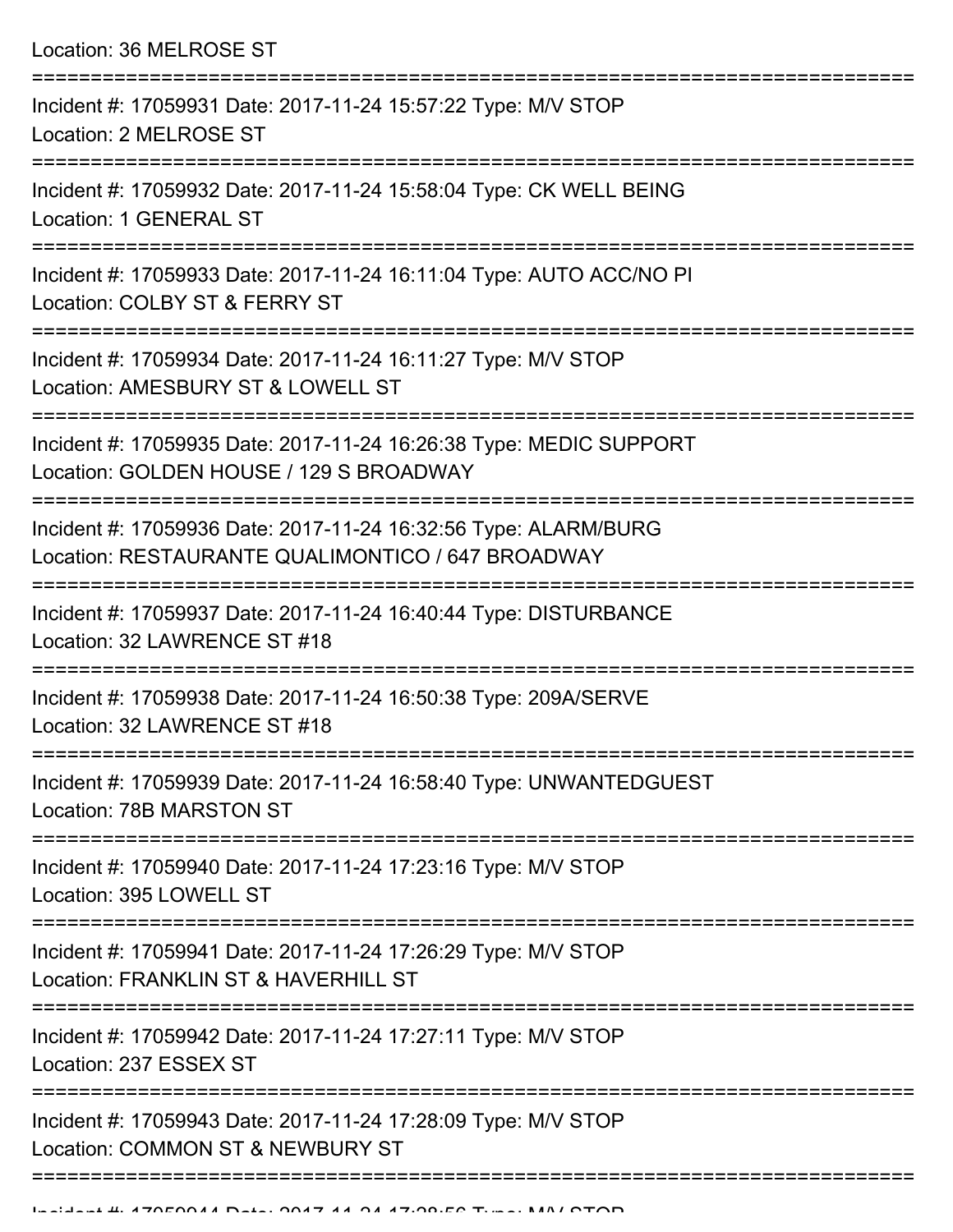| Location: CENTRAL BRIDGE / 0 MERRIMACK ST<br>-------------------------                                                                   |
|------------------------------------------------------------------------------------------------------------------------------------------|
| Incident #: 17059945 Date: 2017-11-24 17:29:51 Type: M/V STOP<br>Location: BROADWAY & VALLEY ST                                          |
| Incident #: 17059946 Date: 2017-11-24 17:31:14 Type: M/V STOP<br>Location: DORCHESTER ST & WINTHROP AV                                   |
| =================================<br>Incident #: 17059947 Date: 2017-11-24 17:34:49 Type: M/V STOP<br>Location: BROADWAY & MANCHESTER ST |
| Incident #: 17059948 Date: 2017-11-24 17:36:14 Type: M/V STOP<br>Location: JAMAICA ST & S UNION ST                                       |
| Incident #: 17059949 Date: 2017-11-24 17:39:40 Type: M/V STOP<br>Location: WINTHROP AV                                                   |
| Incident #: 17059950 Date: 2017-11-24 17:46:04 Type: SUS PERS/MV<br>Location: MCDONALDS / 50 BROADWAY                                    |
| Incident #: 17059951 Date: 2017-11-24 17:48:58 Type: M/V STOP<br>Location: E HAVERHILL ST & PROSPECT ST                                  |
| Incident #: 17059952 Date: 2017-11-24 17:49:32 Type: ALARM/BURG<br>Location: 301 HAVERHILL ST                                            |
| Incident #: 17059953 Date: 2017-11-24 17:53:05 Type: M/V STOP<br>Location: MERRIMACK ST & S BROADWAY                                     |
| Incident #: 17059954 Date: 2017-11-24 17:55:27 Type: M/V STOP<br>Location: FRANKLIN ST & LOWELL ST                                       |
| Incident #: 17059955 Date: 2017-11-24 18:04:04 Type: M/V STOP<br>Location: FERRY ST & MARSTON ST                                         |
| Incident #: 17059956 Date: 2017-11-24 18:20:17 Type: LIC PLATE STO<br>Location: 32 ATKINSON ST                                           |
| Incident #: 17059957 Date: 2017-11-24 18:26:18 Type: MAN DOWN<br>Location: 2 MUSEUM SQ                                                   |
| Incident #: 17059958 Date: 2017-11-24 18:32:15 Type: LOCKOUT                                                                             |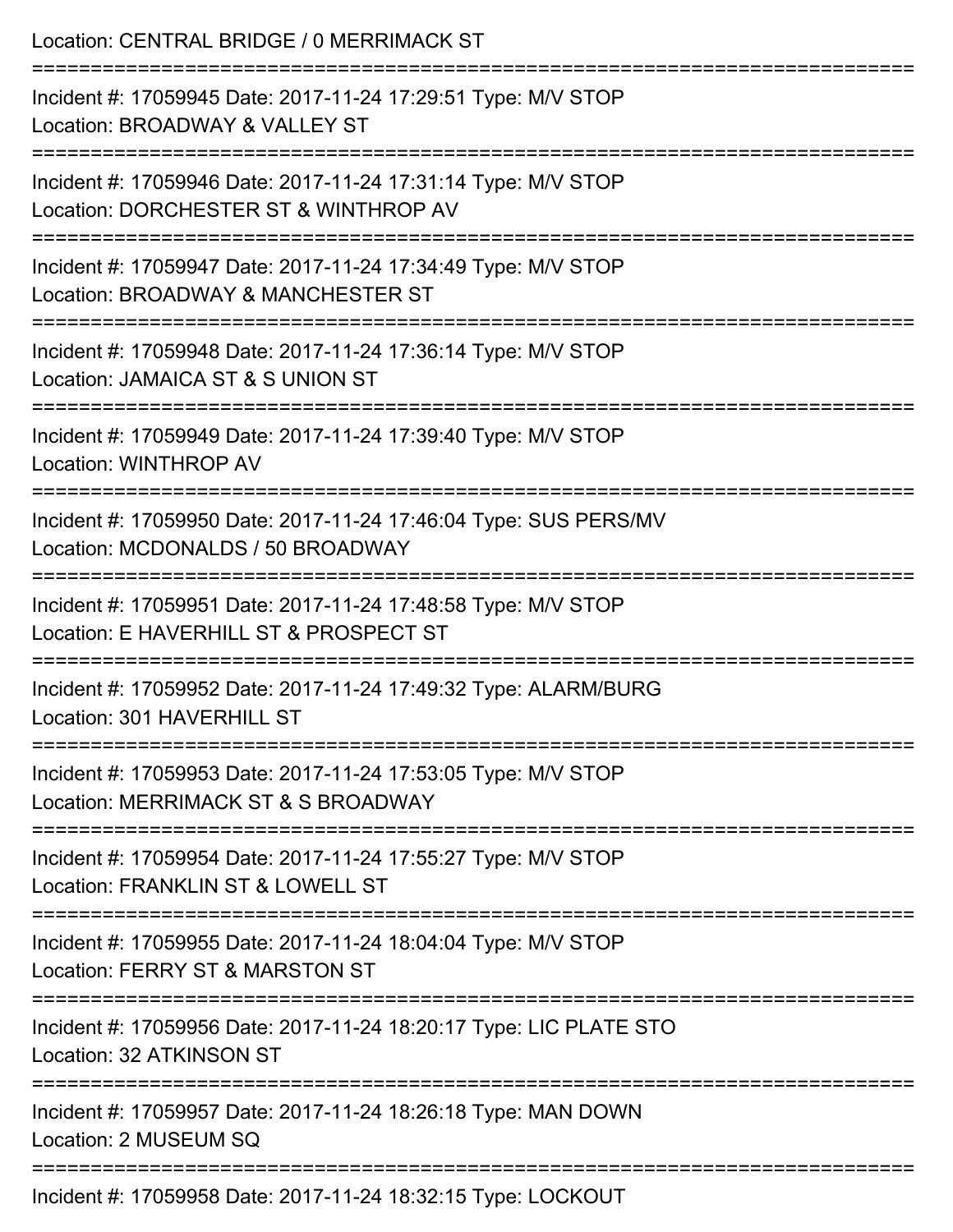| Incident #: 17059959 Date: 2017-11-24 18:47:53 Type: M/V STOP<br>Location: 378 PARK ST                                       |
|------------------------------------------------------------------------------------------------------------------------------|
| Incident #: 17059960 Date: 2017-11-24 18:48:19 Type: M/V STOP<br>Location: HAMPSHIRE ST & LOWELL ST                          |
| Incident #: 17059961 Date: 2017-11-24 18:59:34 Type: SUS PERS/MV<br>Location: MCDONALDS / 50 BROADWAY                        |
| Incident #: 17059962 Date: 2017-11-24 19:03:09 Type: COURT DOC SERVE<br>Location: 15A BOSTON ST                              |
| Incident #: 17059963 Date: 2017-11-24 19:12:07 Type: LARCENY/PAST<br>Location: MANOS PIZZA / null                            |
| Incident #: 17059964 Date: 2017-11-24 19:14:33 Type: M/V STOP<br>Location: ANDOVER ST & PARKER ST                            |
| Incident #: 17059966 Date: 2017-11-24 19:29:08 Type: MV/BLOCKING<br>Location: 151 FERRY ST                                   |
| Incident #: 17059965 Date: 2017-11-24 19:29:52 Type: THREATS/PROG<br>Location: 8 WASHINGTON WY                               |
| Incident #: 17059967 Date: 2017-11-24 19:33:28 Type: M/V STOP<br>Location: MERRIMACK ST & S UNION ST                         |
| Incident #: 17059968 Date: 2017-11-24 19:49:14 Type: ALARM/BURG<br>Location: HAFFNER'S CORPORATE OFFICE / 2 INTERNATIONAL WY |
| Incident #: 17059969 Date: 2017-11-24 20:03:12 Type: DISTURBANCE<br>Location: 273 ANDOVER ST #8                              |
| Incident #: 17059970 Date: 2017-11-24 20:03:24 Type: TOW/REPOSSED<br>Location: 50 JUNIPER ST                                 |
| Incident #: 17059971 Date: 2017-11-24 20:08:18 Type: M/V STOP<br>Location: FERRY ST & PROSPECT ST                            |
| Incident #: 17059972 Date: 2017-11-24 20:24:33 Type: GENERAL SERV                                                            |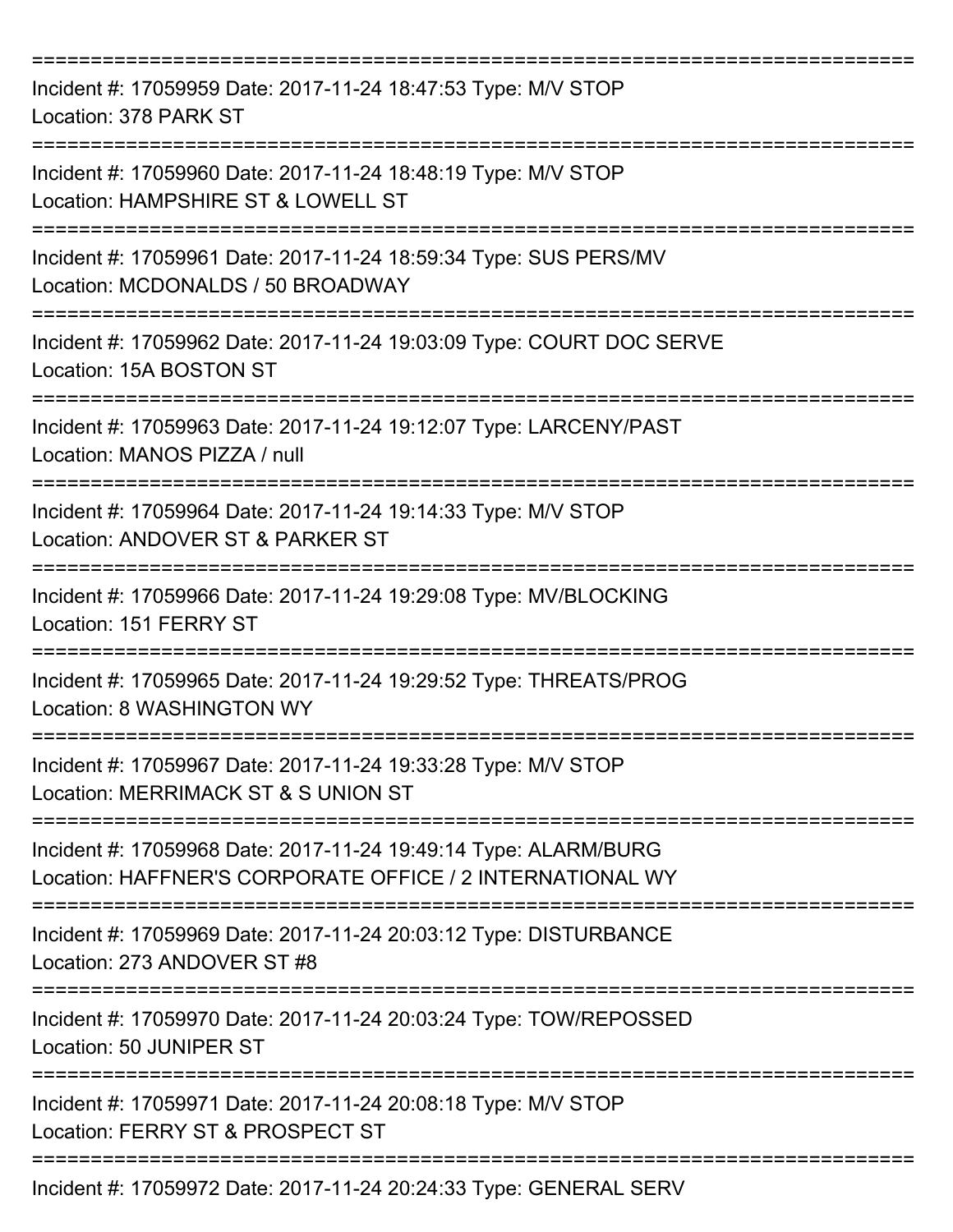| Incident #: 17059974 Date: 2017-11-24 20:46:47 Type: M/V STOP<br>Location: HAMPSHIRE ST & VALLEY ST                 |
|---------------------------------------------------------------------------------------------------------------------|
| Incident #: 17059973 Date: 2017-11-24 20:46:59 Type: DOMESTIC/PROG<br>Location: 207 S UNION ST #8                   |
| Incident #: 17059975 Date: 2017-11-24 21:45:15 Type: ALARM/BURG<br>Location: SPANISH BAPTIST CHURCH / 492 LOWELL ST |
| Incident #: 17059976 Date: 2017-11-24 21:47:44 Type: GENERAL SERV<br>Location: 133 FARNHAM ST                       |
| Incident #: 17059977 Date: 2017-11-24 22:02:21 Type: UNWANTEDGUEST<br>Location: 9 E HAVERHILL ST FL 1               |
| Incident #: 17059978 Date: 2017-11-24 22:03:52 Type: M/V STOP<br>Location: MCDONALDS / 50 BROADWAY                  |
| Incident #: 17059979 Date: 2017-11-24 22:07:52 Type: MEDIC SUPPORT<br>Location: 11 TRINITY ST                       |
| Incident #: 17059980 Date: 2017-11-24 23:00:06 Type: SUS PERS/MV<br>Location: 698 ESSEX ST                          |
| Incident #: 17059981 Date: 2017-11-24 23:04:44 Type: ALARM/BURG<br>Location: NEW ENGLAND PRETSEL / 75 BAY STATE RD  |
| Incident #: 17059982 Date: 2017-11-24 23:12:47 Type: M/V STOP<br>Location: 85 ABBOTT ST                             |
| Incident #: 17059983 Date: 2017-11-24 23:18:17 Type: EXTRA SURVEIL<br>Location: HENNESSEY SCHOOL / 122 HANCOCK ST   |
| Incident #: 17059984 Date: 2017-11-24 23:31:56 Type: M/V STOP<br>Location: BAY STATE RD & WATER ST                  |
| Incident #: 17059985 Date: 2017-11-24 23:34:24 Type: ANIMAL COMPL<br>Location: 7 LINCOLN CT                         |
| Incident #: 17059986 Date: 2017-11-24 23:43:16 Type: EXTRA SURVEIL                                                  |